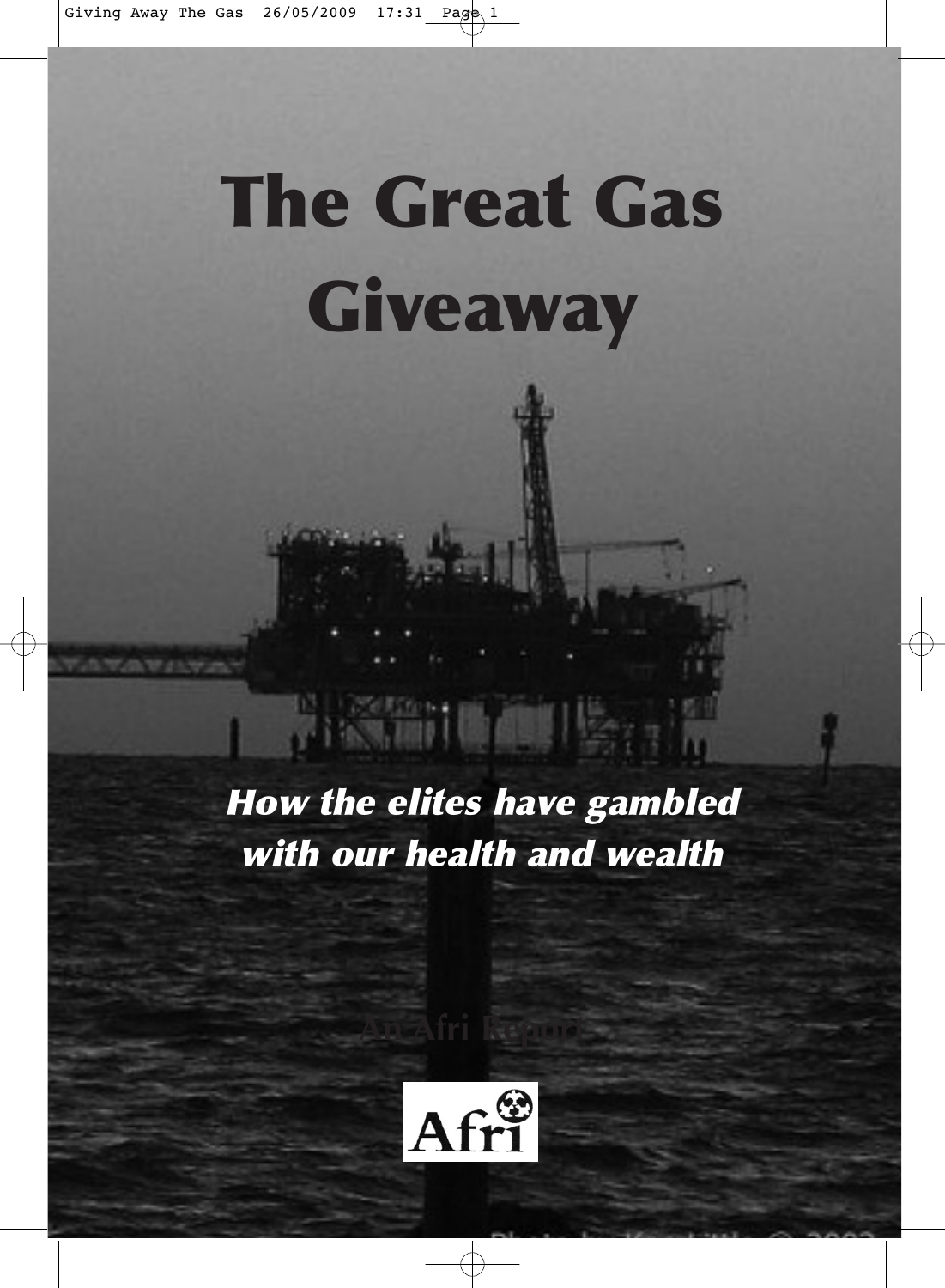Giving Away The Gas  $26/05/2009$   $17:31$  Page  $2$ 

**Andy Storey and Michael McCaughan**

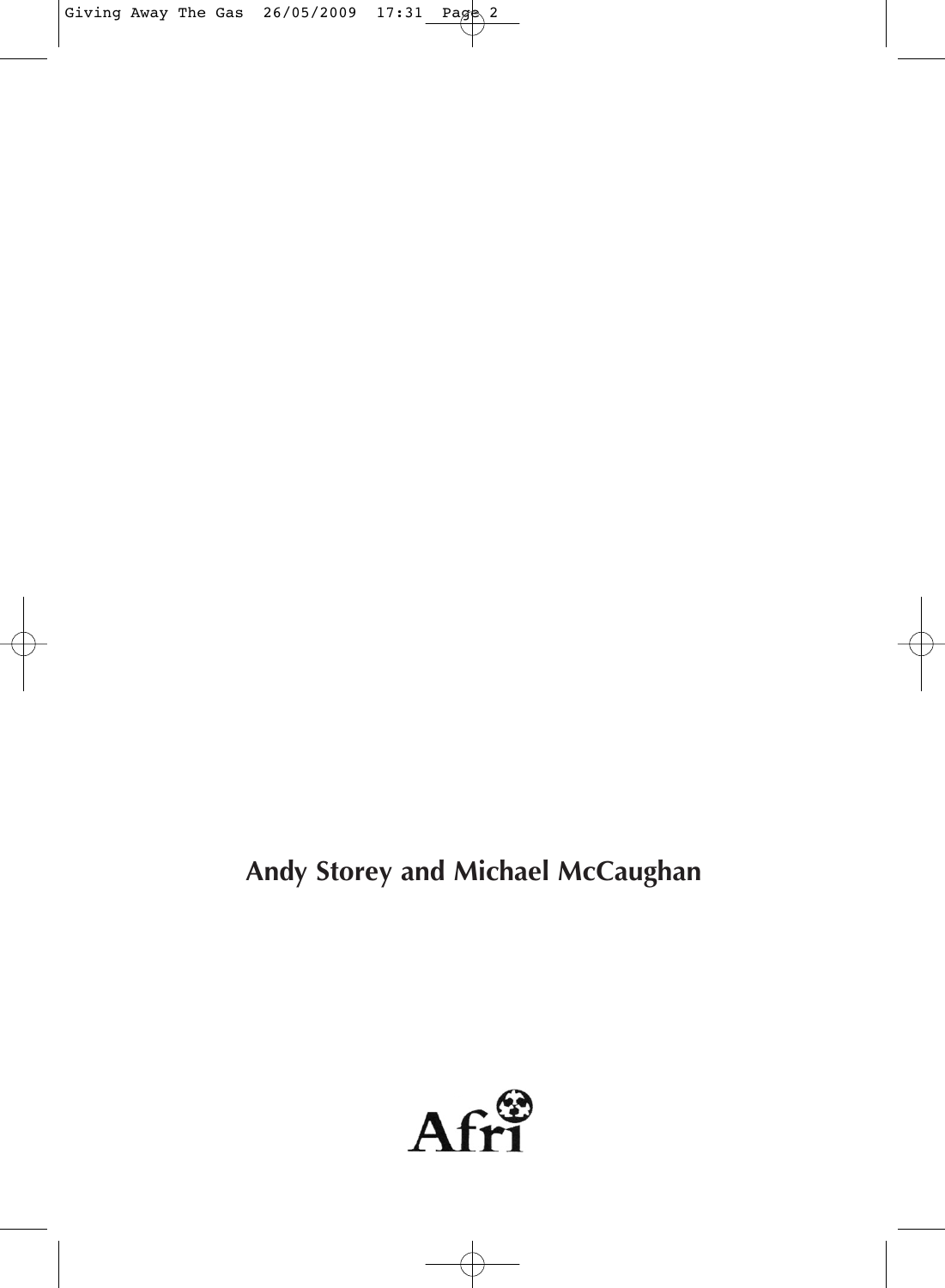## Giving away the gas

"We gave the Corrib gas away and now Éamon Ryan is intent on giving away the remaining choice areas of our offshore acreage at less than bargain basement prices".<sup>1</sup>

An international study in 2002 found that only Cameroon took a lower share of the revenues from its own oil or gas resources than Ireland – *the vast majority of countries demand that multinational oil and gas companies pay the state proportionately twice the amount that the Irish government is extracting from the Shell-led consortium that is exploiting the Corrib gas field.* Ghana, for example, insists that the state-owned Ghanaian National Petroleum Corporation has a 10 per cent ownership stake in any resource find and the multinationals are also liable to a 50 per cent profits tax.

Ireland, by contrast, demands no state shareholding in any resource finds, nor does it demand royalty payments. A generous (to the companies) tax rate of only 25 per cent applies – and even that low tax rate only kicks in after a company's exploration and development costs (and the estimated costs of closing down the operation when the resources are depleted) have been recovered.2 *The Corrib gas field will probably be half depleted before any tax is paid at all.*

 $1$  Colm Rapple, Irish Mail on Sunday, 14th December 2008. The following section draws extensively from Colm Rapples's work (colmrapple.com).

 $2$  For larger and more profitable finds, a 40 per cent rate may apply in the future.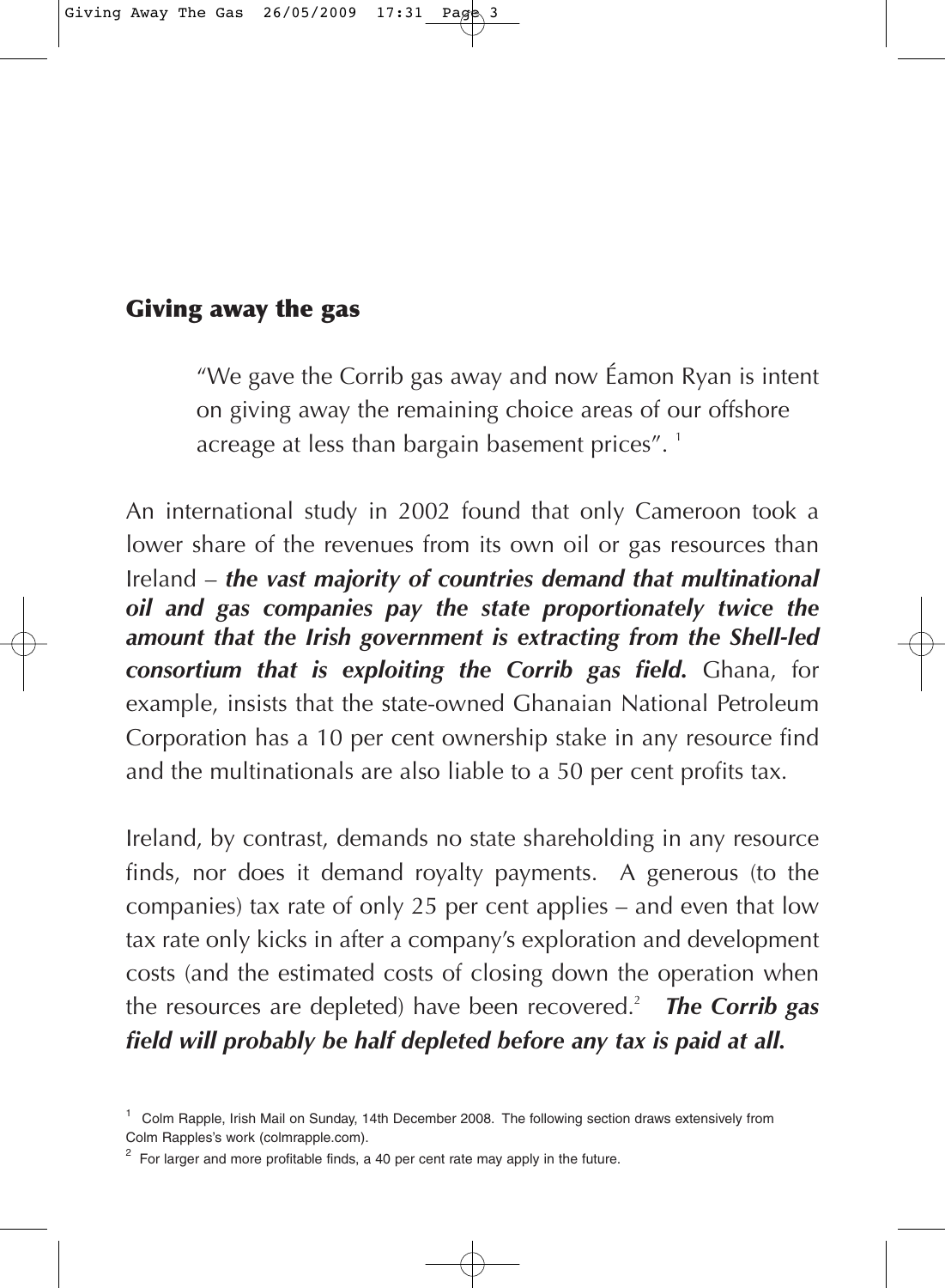The state, through Bord Gáis, will also pay for the pipeline to link the proposed refinery at Bellanaboy to the national grid in Galway. The Irish government has, in addition, given Shell and its associates 400 acres of state-owned forest for the laying of the pipeline to the refinery, and has sought to further facilitate the corporations by expropriating private assets – local people's farmlands – through compulsory purchase orders. Add in the costs the state is incurring to police Glengad on behalf of Shell et al (the Garda overtime bill alone is enormous), and the generosity of the Irish government towards already wealthy companies ( Shell's profits in 2008 were \$31 billion) stands in even starker contrast.

It was not always thus. Under the 1975 Irish government strategy for energy extraction, the state would have held a 50 per cent shareholding in any oil or gas discovery, and the extracting company would have had to pay royalties of at least 8 per cent as well as tax at a rate of 50 per cent. Those terms were progressively relaxed during the 1980s and 1990s (most notably under the tenure of Ray Burke as Energy Minister) to the extent that economist and journalist Colm Rapple now describes them as "decidedly soft by international standards". The tax rate, for example, is 50 per cent in the UK and 78 per cent in Norway.

The Irish government claims that the favourable terms are worth it to ensure Ireland's energy security, *but there is no necessity for Shell to sell the gas to Irish consumers – in fact, if they do us the favour of selling our own resources back to us we will be paying the full market price for them, the same price we currently pay for gas from the North Sea or further afield.* The same will apply to any future discoveries, such as the Dooish project off the coast of Donegal on which Shell is willing to spend more than  $\epsilon$ 100 million – on the basis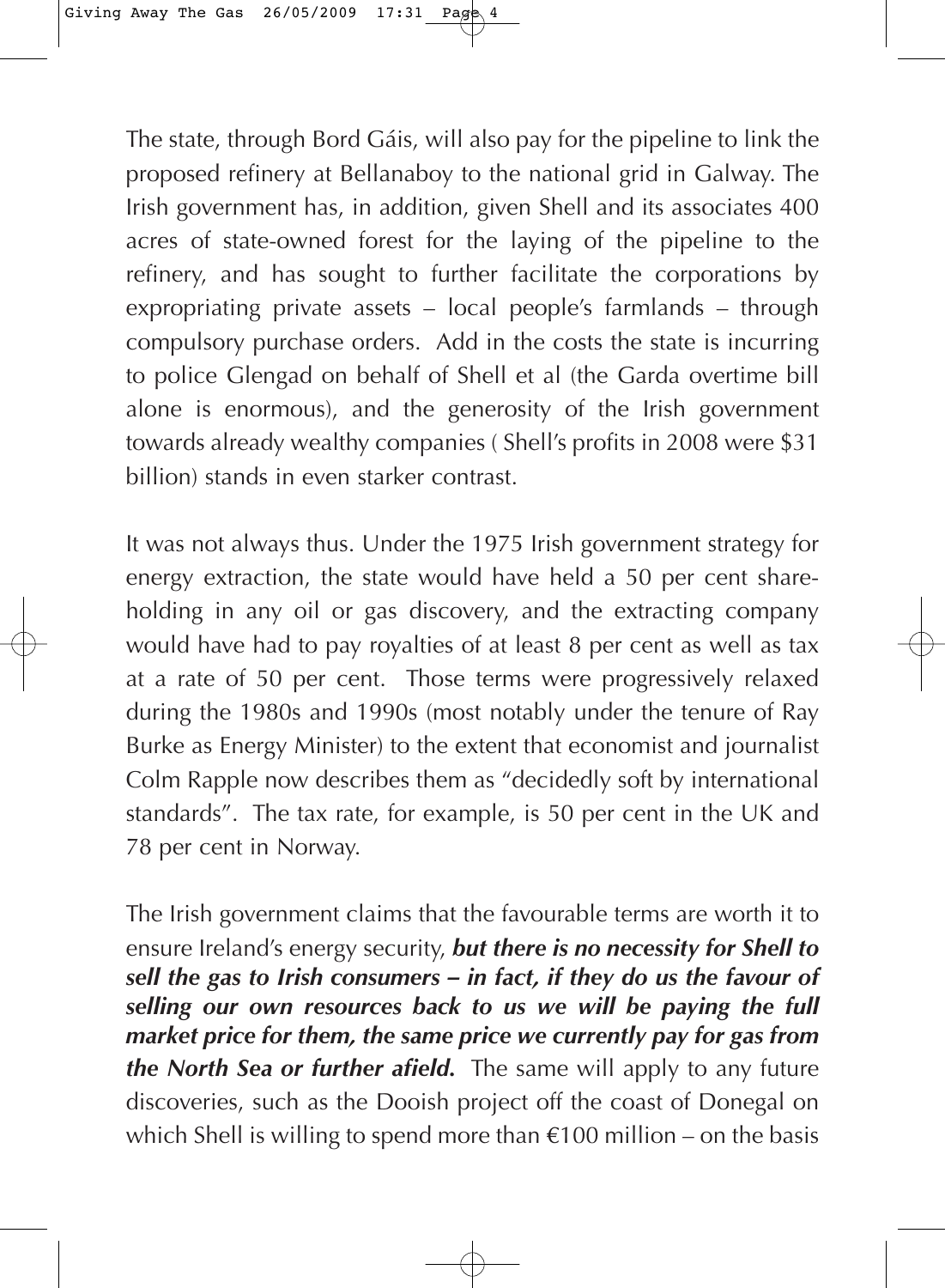that it can reap enormous profits by selling it back to us (the people who are its rightful owners in the first place). Indeed, they could choose, if they wished, to pump oil directly onto tankers and ship it abroad to the highest bidder.

An estimate in June 2007 put the value of Corrib gas at €14 billion. As gas prices have fallen somewhat since 2007, it may be that the total value is now less than that, but credible estimates suggest that the Corrib and other sites currently being explored could, taken together, yield some €50 billion in oil and gas revenues. If the Irish government were to take only a modest 10 per cent stake in these discoveries then the Irish exchequer would stand to gain a staggering €5 billion. *Taking a 10 per cent stake in the Corrib gas field alone should certainly gain the exchequer at least €1 billion.* 

*We are simply giving away our gas – at a time when the state's finances are severely strapped.* Reclaiming even a portion of the revenues that should rightfully be ours would obviate the need for the severe expenditure cut-backs now occurring and would allow us stimulate the economy to relieve the impact of the recession and boost employment. For example, the estimated cost of building the Metro North is  $\epsilon$ 3.7 billion, a sum that could comfortably be financed from the revenues which should be accruing from the Corrib and other sites. *Simply investing the €1 billion that would arise from a 10 per cent stake in the Corrib field alone would generate a revenue stream that would obviate the need for such penny-pinching measures as the closure of three wards in Crumlin Children's Hospital because of a €9.6 million deficit.* The out-ofhours social service helpline recommended in the recent Monageer report, and which the government tells us we cannot afford, could easily be financed – its estimated cost is only  $\epsilon$ 15 million. The  $\epsilon$ 156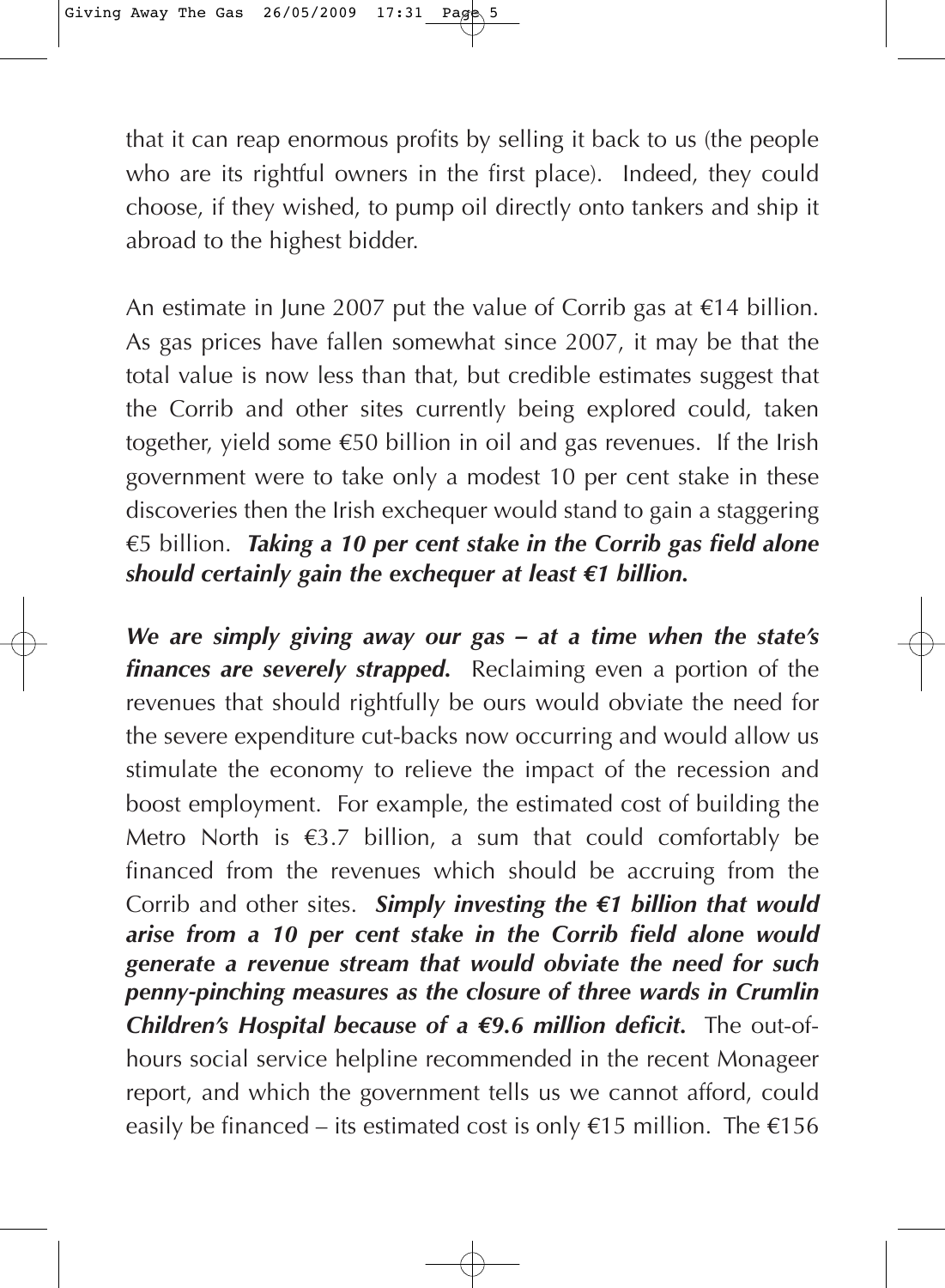million savings from scrapping the Christmas social welfare bonus could readily be recouped by judicious investment of even a small proportion of what the government's stake should be in the country's oil and gas reserves.

The process of reclaiming oil and gas revenues for people, rather than for profit, is exactly what other governments are doing. *A recent wave of resource nationalism has seen governments around the world take back control of natural resources which were previously in the hands of foreign companies.* The following section shows how this has occurred in just three countries: Bolivia, Russia and Venezuela. *In none of the cases did the affected companies (including Shell) walk away from their investments, despite their dissatisfaction with the new regimes.*

# How they do it elsewhere

#### *Bolivia*

In Bolivia the nationalisation of the country's vast gas deposits was initiated by popular resistance during the 2003 'gas war' in which thousands of citizens took to the streets to demand the state take back control of the nation's gas reserves. The country came to a standstill and the army was dispatched to clear the streets, leaving 60 unarmed protestors dead. General outrage at the massacre of civilians forced President Gonzalo Sanchez de Losada out of office. His successor, President Carlos Mesa, promised a referendum which would allow citizens to express an opinion on the ownership and exploitation of the country's natural resources.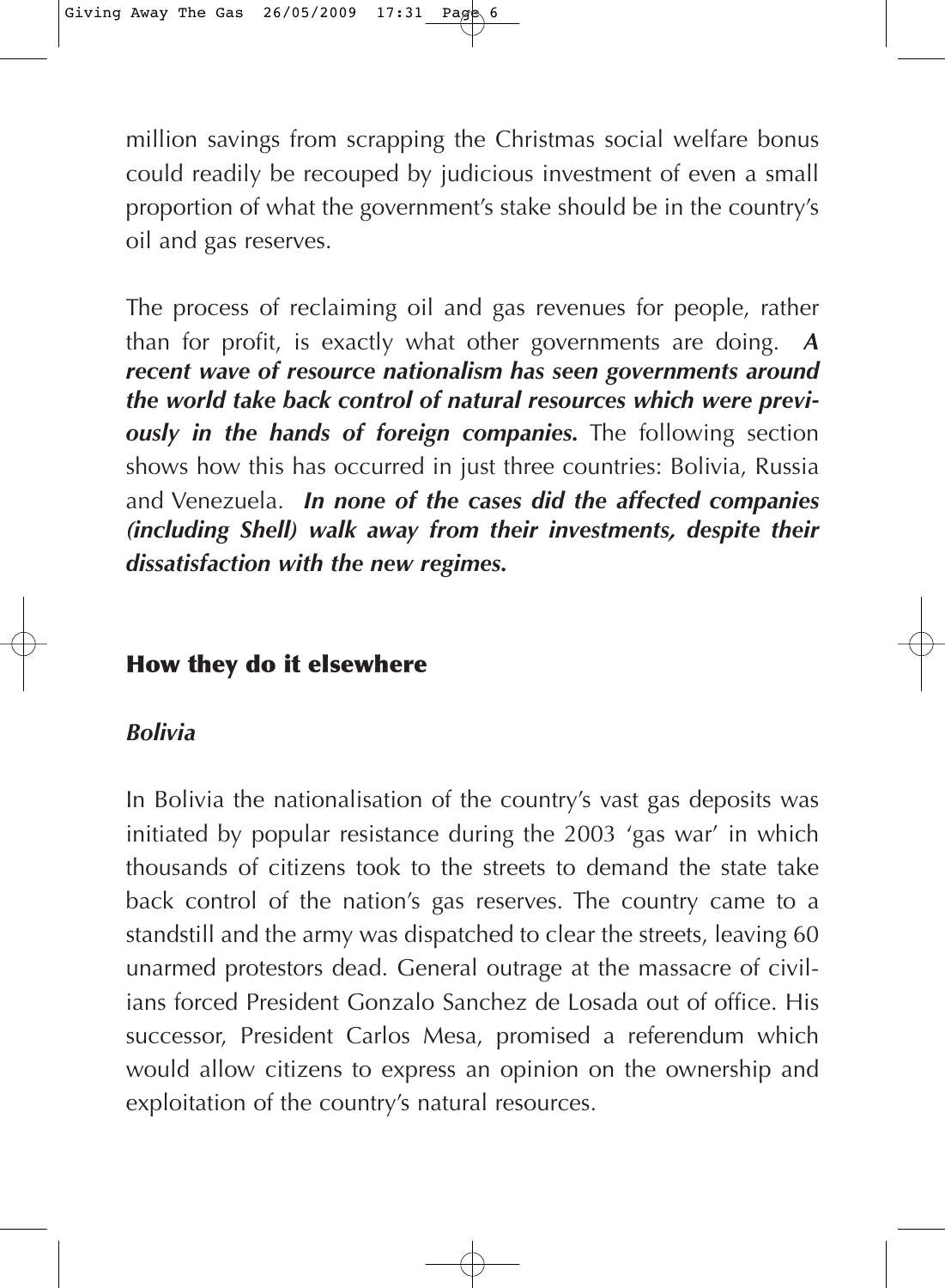In July 2004 citizens voted Yes/No to five questions. Question 2 asked whether citizens agreed "that the Bolivian State should recover ownership over all hydrocarbons at the wellhead". Voters said 'yes' to all five questions but it was question 2, on the ownership of hydrocarbons, which drew the biggest response, with 92 per cent of participating voters backing the proposal. The Mesa administration dragged its feet on the issue of enacting enabling legislation, sparking further protests in 2005 which forced Mesa out of office. Against this backdrop, Evo Morales, a coca farmer and socialist, was elected president in November 2005, promising to retake complete control of state energy assets. On May 1st 2006, President Morales issued Decree 28701, the decree of nationalization.

Article One of the Decree was unequivocal: "From this day onwards oil and gas companies engaged in production activities anywhere in the country are obliged to hand over all aspects of production to YPFB" (state energy company), ceding "total and absolute control" to the Bolivian state. Article Three announced a 180-day window of opportunity during which each company had the chance to draw up new contracts allowing them to resume productive activities under new regulations. Article 4 announced that gas fields over a certain size would return 82 per cent of revenues to the state (18 per cent royalties, 32 per cent energy tax, and 32 per cent additional income for YPFB). The foreign companies would pay for exploration and operation costs out of their 18 per cent share.

International commentators expressed displeasure; "We had hoped there would be a process of discussion and consultation before it (Bolivian government) adopted such measures", complained the EU Commission. But *there was no international backlash and the Bolivian government proceeded cautiously, paying out compensa-*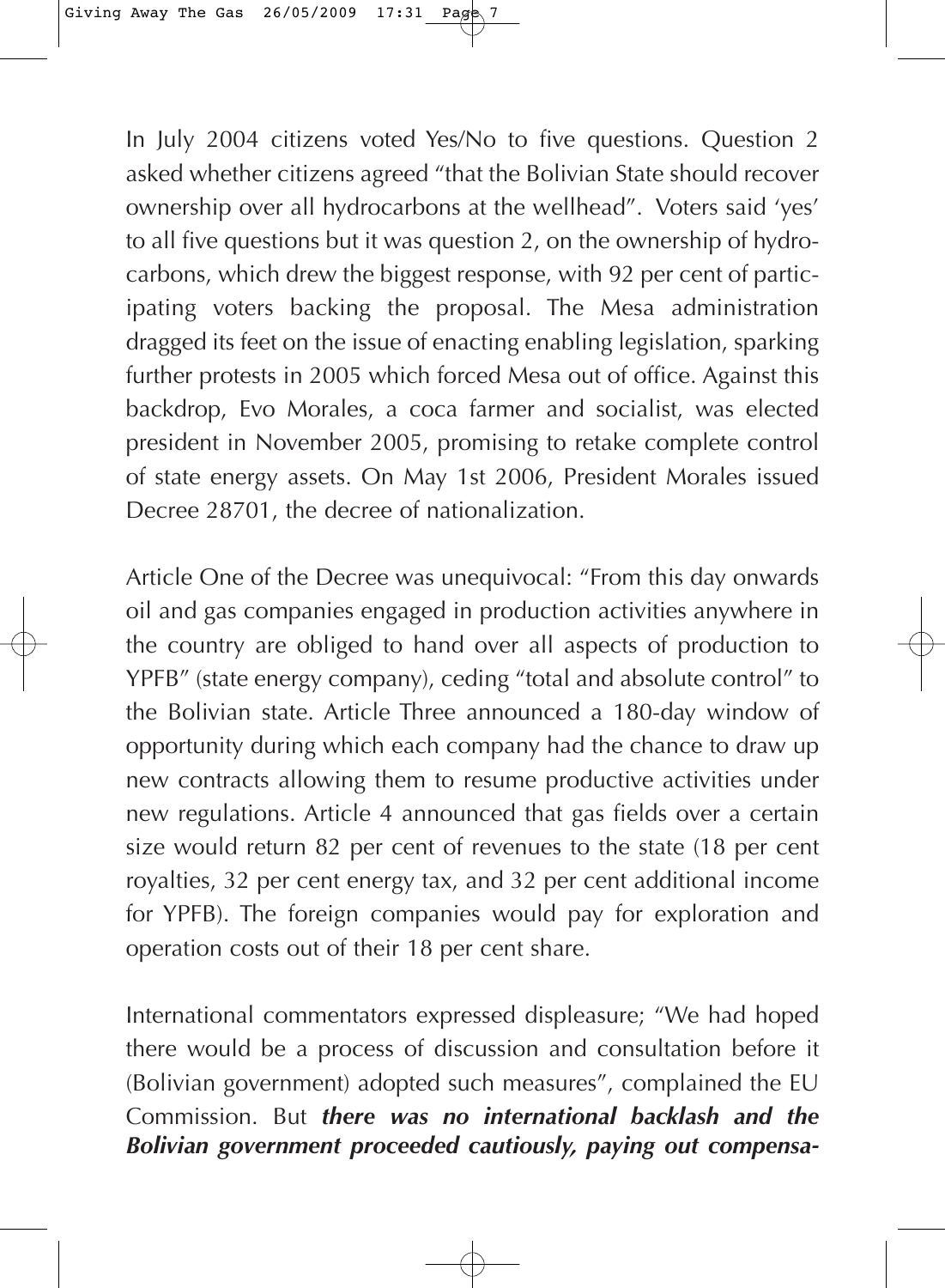Giving Away The Gas  $26/05/2009$  17:31

*tion and rewarding compliant companies with fresh investment opportunities. Foreign companies, including Shell, agreed to the new terms.* In fact, Shell stayed on even though Ashmore Energy International, its investment partner in Bolivia, rejected the new terms. On Aug 8th 2008, Shell accepted a compensation offer of \$120 million for its 50 per cent stake in the nationalized gas pipeline company Transredes. The price was established by the Bolivian government.<sup>3</sup> Since the nationalization process was decreed in 2006 there have been problems and setbacks but the industry is moving on and state revenues are being funneled into badly needed social services.

#### *Russia*

In Russia President Vladimir Putin tackled the issue from a different angle, picking out breaches of regulations to halt and review operations and ultimately retake majority ownership of key fields. *In December 2006 Russia's Ministry of Natural Resources published a 600-page dossier – prepared by environmental watchdog Rosprirodnadzor (RPN) – which listed alleged environmental violations by Shell and its project partners at the giant Sakhalin oil and gas field. More significantly, the Russian government announced that in the light of Shell's improper activities, the terms of the deal, signed ten years previously, would have to be renegotiated.* The report gave legal and political cover to what was effectively a heave against Shell in the name of energy security.

*Shell took the blow well, realizing that even a lesser stake in a large field is better than no stake at all.* The state-owned gas giant Gazprom agreed to pay \$7.5 billion for a 50 per cent-plus-one-share stake in the Sakhalin-2 project, leaving Shell with a 27.5 per cent stake, down from 55 per cent. Shell's chief executive, Jeroen van der

<sup>&</sup>lt;sup>3</sup> Ashmore Energy International, a Texas-based company with a share in Transredes, demanded \$500 million instead. The case has gone to international arbitration.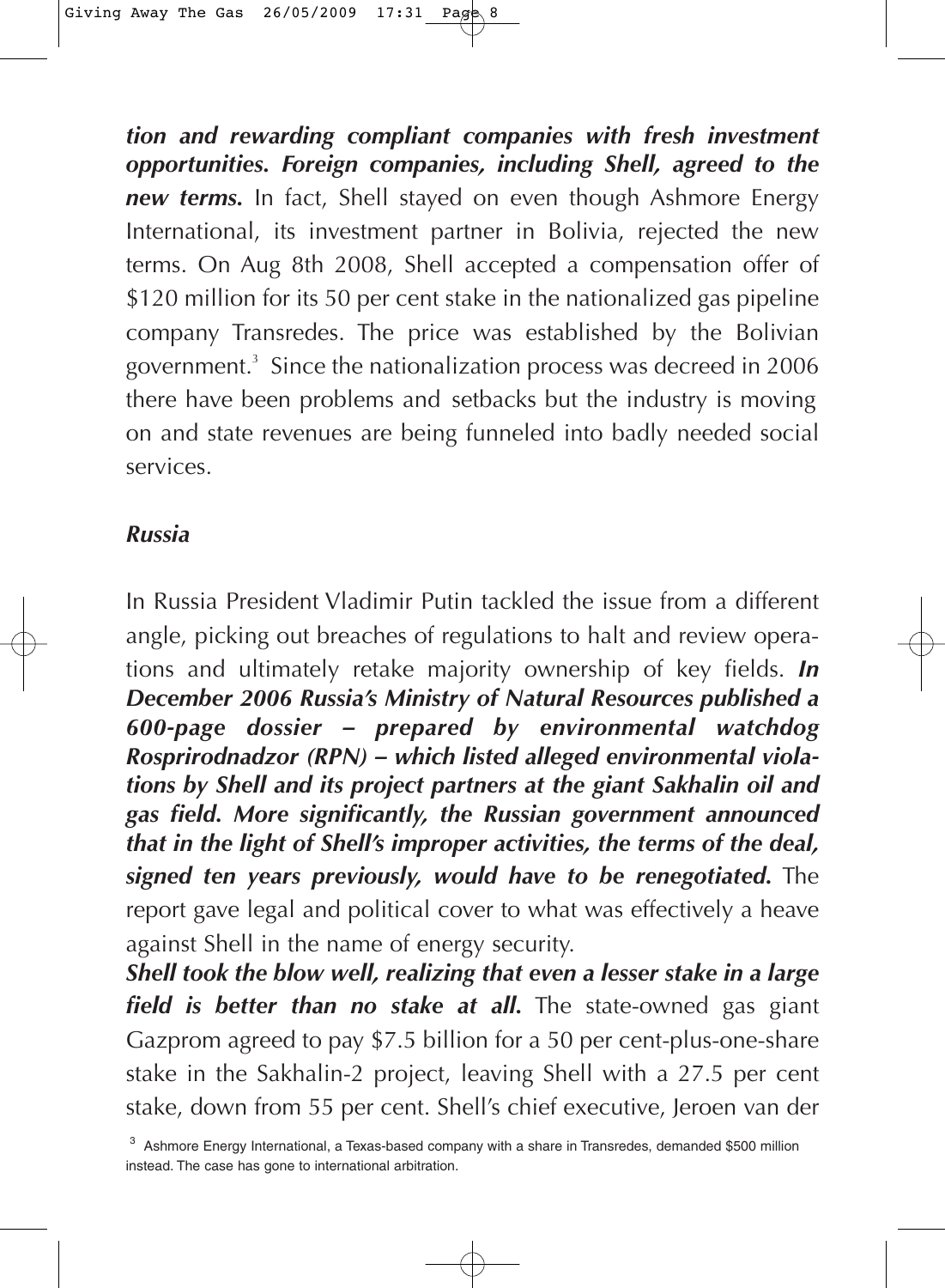Veer, described talks with Gazprom executives as "constructive" but the Russians were more direct, saying that Shell had become cooperative after the company was threatened with having its operating licence withdrawn. The Russian government also moved on BP to surrender control over a Siberian field, again citing environmental violations.

#### *Venezuela*

Within years of the discovery of Venezuela's massive oil reserves in the 1920s, Standard Oil and Shell had seized control of 85 per cent of the industry. Opposition to foreign control over oil resources prompted nationalization in 1976 but little changed as foreign companies enjoyed decisive influence over executive policy at state energy giant PDVSA. Everything changed in 1998 when Hugo Chavez was elected President. The price of oil soon tripled in value and in 2001 Chavez approved the Hydrocarbons Law which reclaimed effective state control over PDVSA. Since then, Chavez has introduced new legislation to ensure total state control over every aspect of the industry, enjoying popular backing for the move. The process has occurred at a steady pace: the most recent move was approved in May 2009 when parliament issued a law extending state control over all aspects of the oil industry, including contractors and other services. *In March 2008 Chavez had announced a windfall tax on 'extraordinary oil profits' to help expand the provision of healthcare services. An estimated 350,000 lives have been saved by the increased health provision with the number of doctors rising from 20 to 60 per 1,000 people.*

In May 2007 the Chavez administration nationalized the Orinoco River Belt oil reserves, insisting that the state hold a 60 per cent stake in the region's oil projects. Italian energy company ENI accepted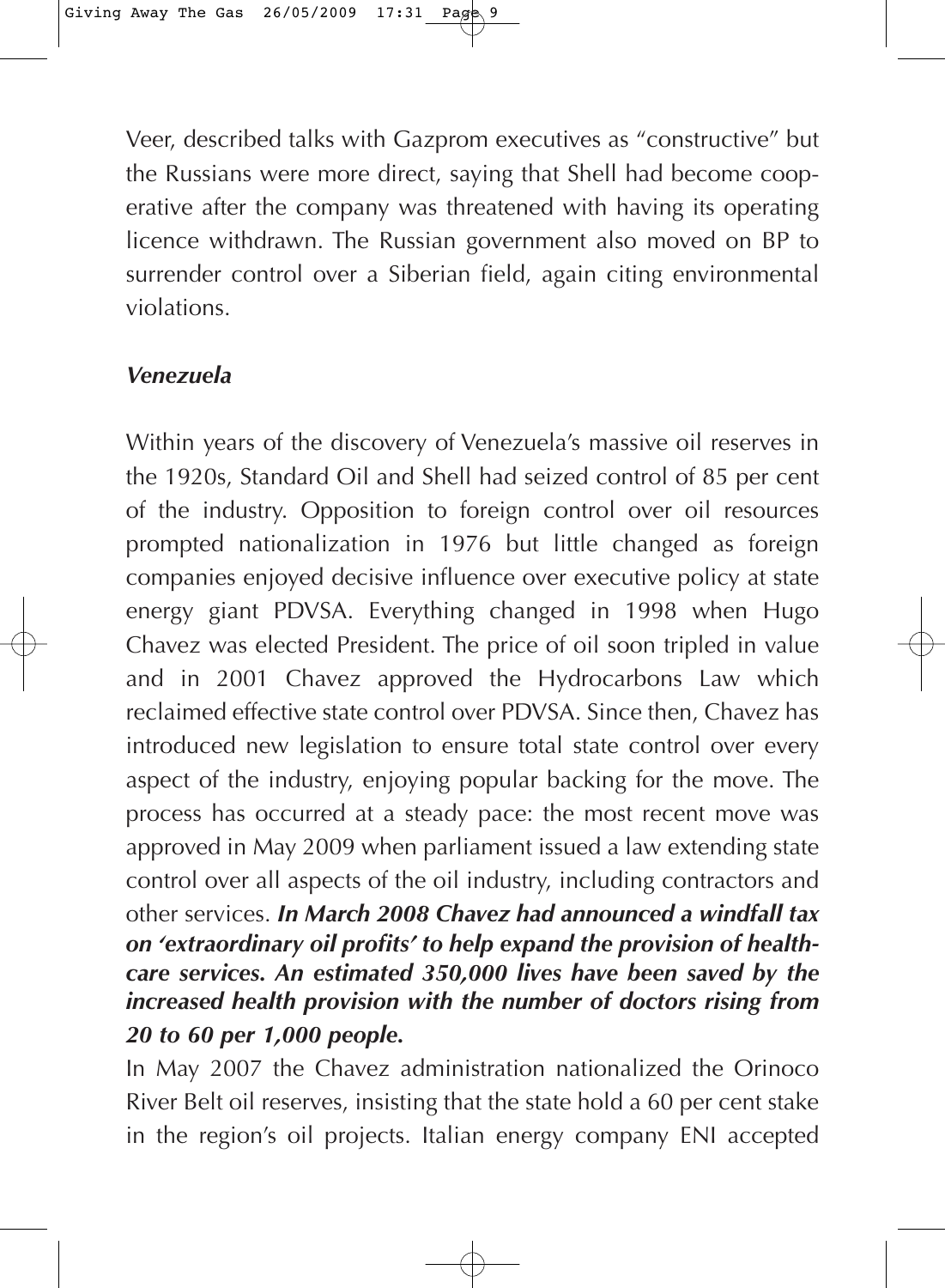compensation in return for a lesser stake in the area but Exxon rejected an offer based on the value of the company's stake at the time of nationalization. Exxon demanded it be given projected profits from the 'Cerro Negro' project, which company lawyers estimated at \$5 billion. A London Court ruled in favour of Venezuela and Exxon was ordered to pay PDVSA's legal fees.

### *Lessons for Ireland*

Could it happen here? Yes, it could, and a variety of legal reasons can be advanced as to why the terms of the Corrib gas deal should be renegotiated so as to ensure that a fairer share of the resources accrue to their rightful owners – the Irish people. These reasons include breaches of environmental and planning law, and abuses of human rights perpetrated by Shell and its partners. On any of these grounds, the Irish government could call a halt to the project and launch an independent review to reconsider both the wider issue of ownership of natural resources and the operation of this particular project.

For example, *in 2007 Shell engaged in unauthorised drilling on a protected habitat in north Mayo, breaching the European Communities (Natural Habitats) Regulations 1997 which obliges any such work in a Special Area of Conservation (SAC) to be authorised in writing by the Environment Ministry.* Also, in 2007 concerned locals occupied the proposed refinery site at Bellanaboy due to the apparent contamination of local water supplies when a brown-coloured liquid seeped out of the site. Local streams feed into Carrowmore Lake, the source of drinking water for thousands of homes in the Erris area. Shell E&P Ireland, the subsidiary established to operate the Erris project, admitted a leak had occurred. More recently, Shell has undertaken work at the landfall site at Glengad without the required notices of consent.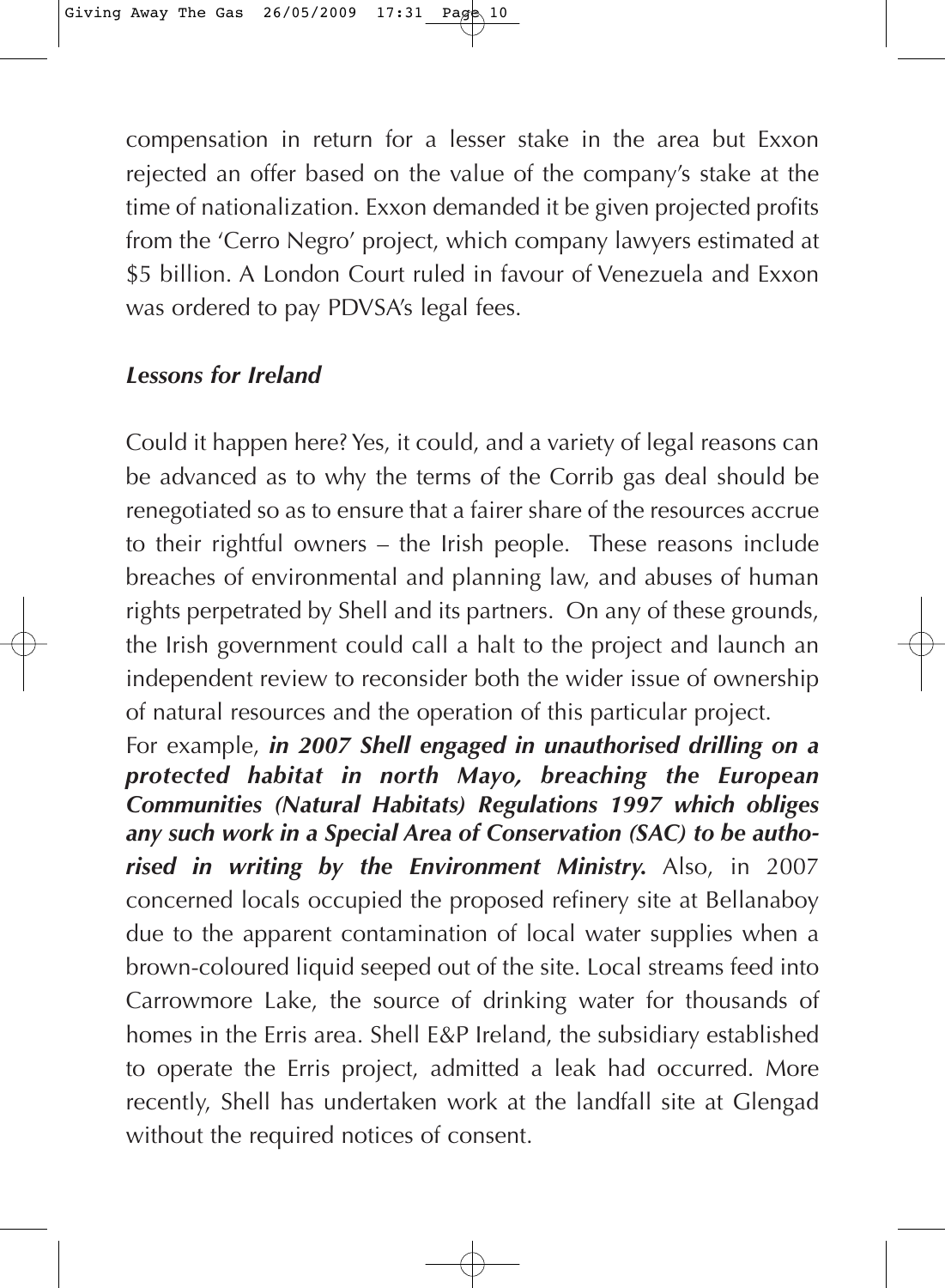*Shell's private security agents – Integrated Risk Management Systems (IRMS) – have engaged in disturbing surveillance operations against local people,* filming children as they undress on the beach at Glengad and aiming cameras into the kitchen of a nearby home. *During a recent protest by Willie Corduff, a middle-aged local farmer, a group of masked security guards beat him severely, leaving him with extensive bruising and in deep shock.* These security guards previously included Michael Dwyer, the Irishman shot dead by police in Bolivia in April. Dwyer worked for Shell at Glengad with a Hungarian colleague who invited him to visit Bolivia and connected him with Eduardo Rozsa Flores, a mercenary with a record of anti-communist military actions in Croatia. Flores recorded his final words on video before he left for Bolivia, to be broadcast only in the event of his death. He announced that he was going to fight for freedom in Bolivia, clearly anticipating a bloody outcome. Flores hired Dwyer as a bodyguard and they spent several months in Bolivia. Government troops closed in on the group, alleging an imminent plot to kill the President Morales. It is still not known exactly what happened when armed troops moved to arrest the men, but the operation left three of the five men dead, including Dwyer and Flores. The well founded suspicion that Shell's private security force is engaged in such illegal practices should be sufficient reason to halt work at the site pending an independent investigation.

*The Irish government should immediately suspend this project pending a full review of its environmental, legal and economic dimensions.* The project should only be allowed resume on the following bases:

1. Local people should not be forced to live with a high-pressure pipeline carrying unrefined gas through their community – the gas should be refined offshore or at a location acceptable to the local community.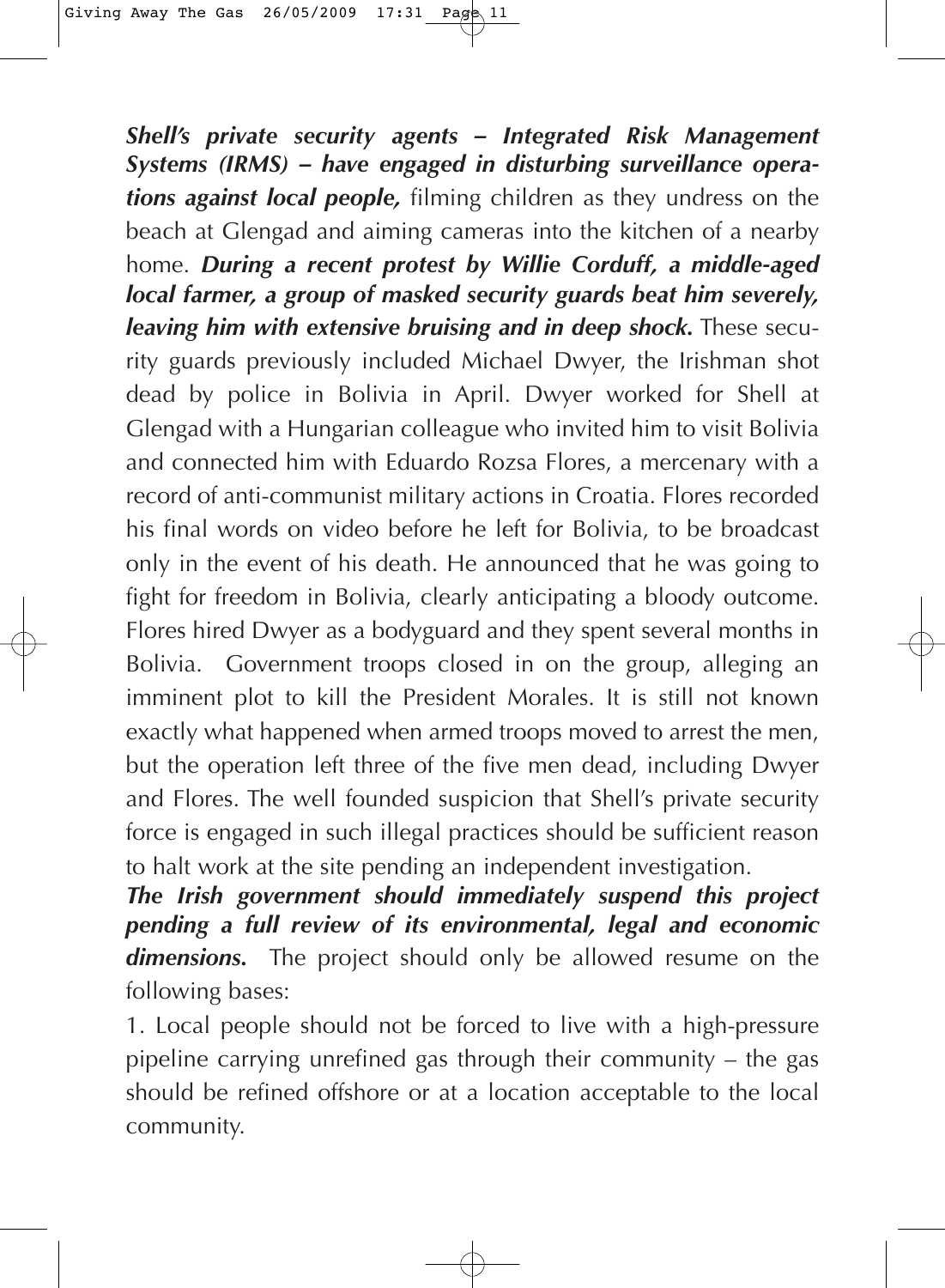2. The human rights of the local community must be protected and human rights abuses perpetrated by private security firms (and by the Gardai) ended.

# 3. *The Irish people must, as a matter of justice, receive a substantially larger share of the revenues accruing from this project; the evidence from other countries proves that such renegotiated terms would not cause Shell or any other firm to discontinue the project or deter investment in the future.*

There would be nothing remotely illegal about such a move. The licensing terms for offshore oil and gas exploration, development and production, available on the website of the Department of Communications, Energy and Natural Resources website, state that "The Minister may, for such period as the Minister deems necessary, require that specified exploration, exploitation, production or processing activities should cease… subject to conditions which the Minister may specify, in any case where the Minister is satisfied that it is desirable to do so in order to reduce the risk of injury to the person, waste of petroleum or damage to property or the environment. No claim for compensation may be made against the Minister on foot of any such requirement". This clause needs to be invoked now so that people's human rights can be protected, the environment preserved, and resources redirected to serve the needs of the Irish people.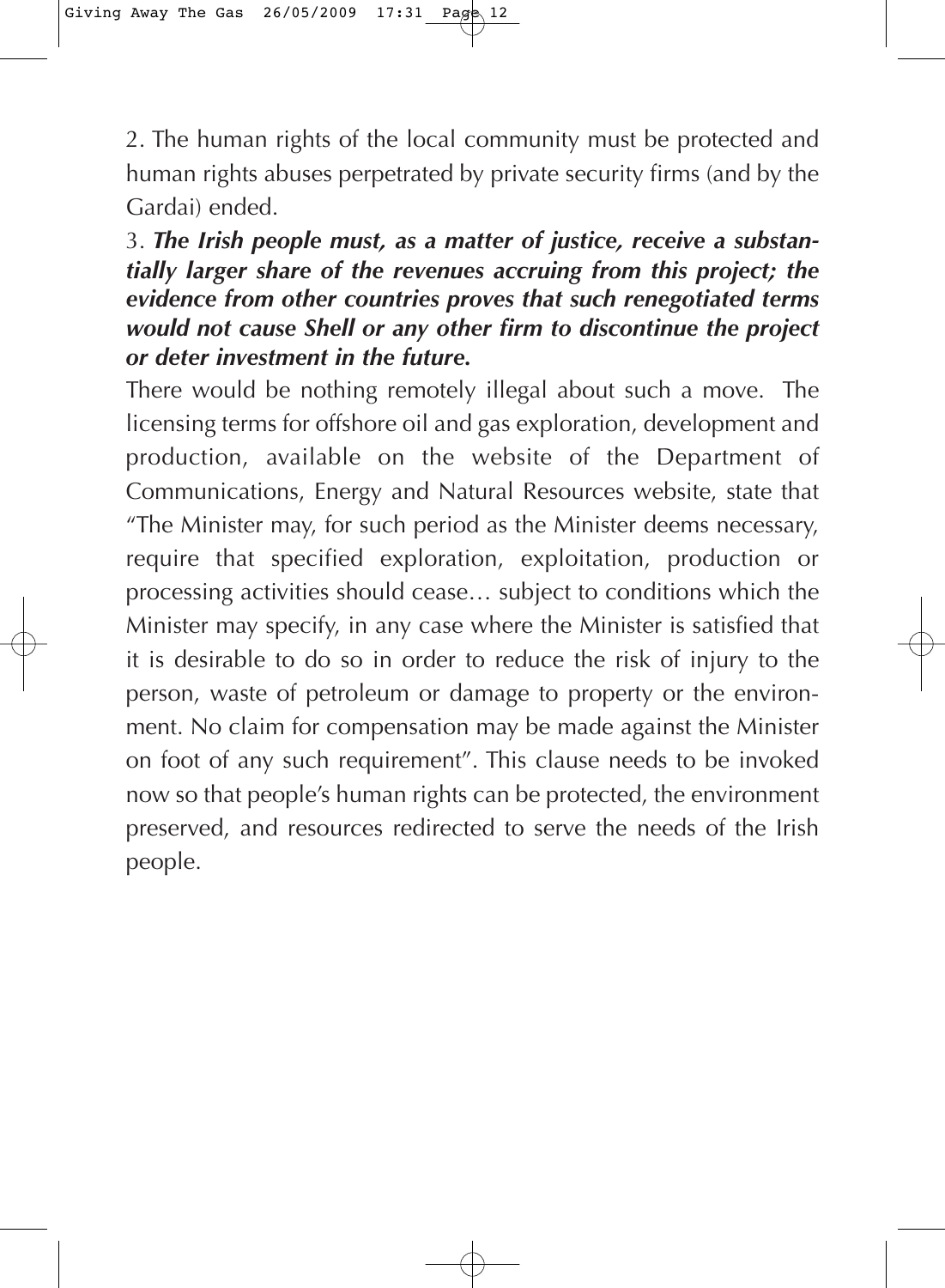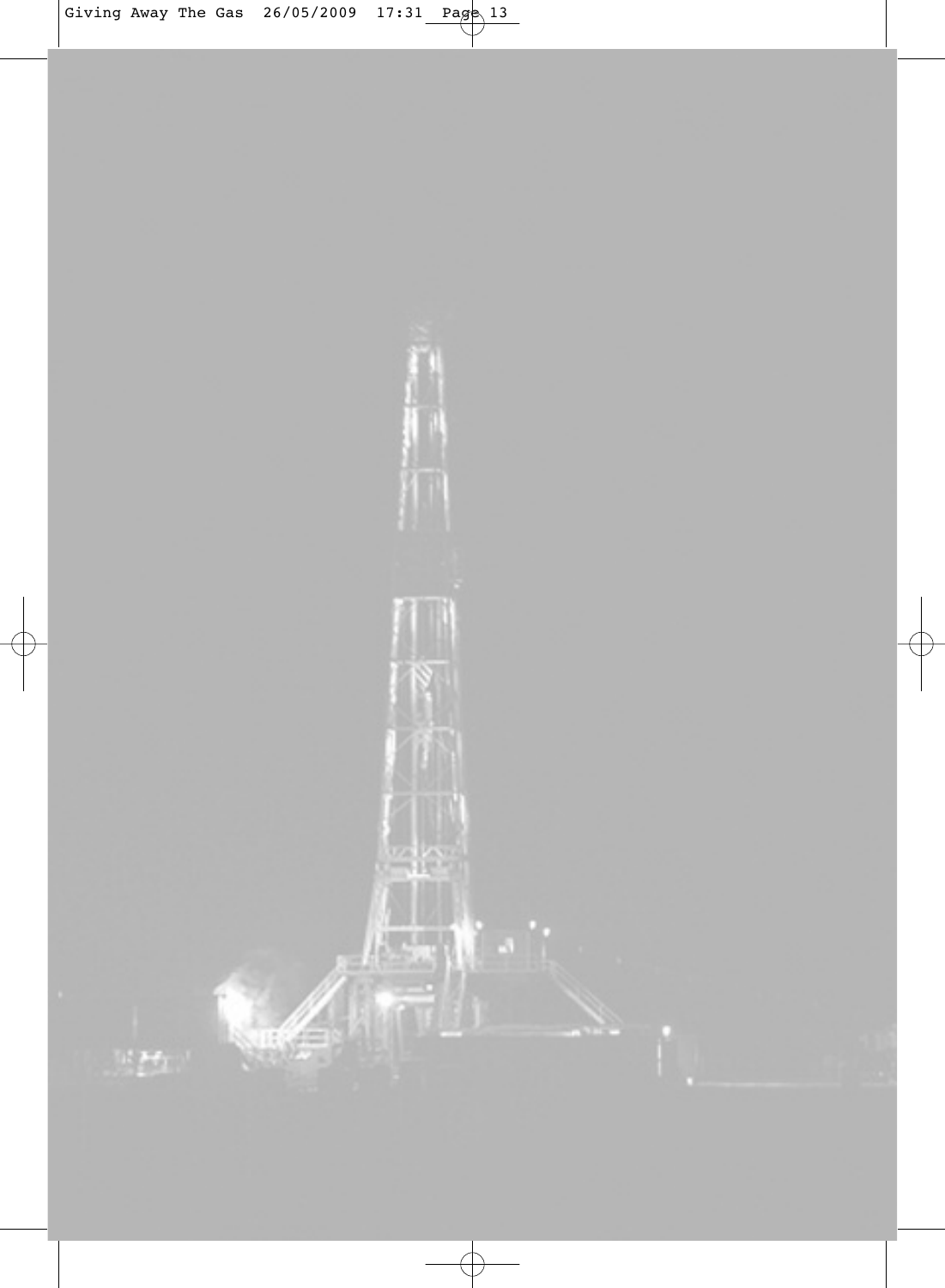Michael McCaughan, researcher and writer, was freelance Latin America correspondent with the Irish Times for 15 years. He has written three books, including 'The Price Of Our Souls'; Shell, Gas and Mayo, (2008) an in depth account of the Corrib Gas Controversy and the only published research to examine the project from both community and corporate perspective.

Andy Storey lectures on political economy and international development at University College Dublin. He has published extensively on issues such as trade, aid and corporate power. He is chairperson of Afri.

This publication is funded by proceeds from Afri's *'If You Didn't Laugh'* fundraising event.